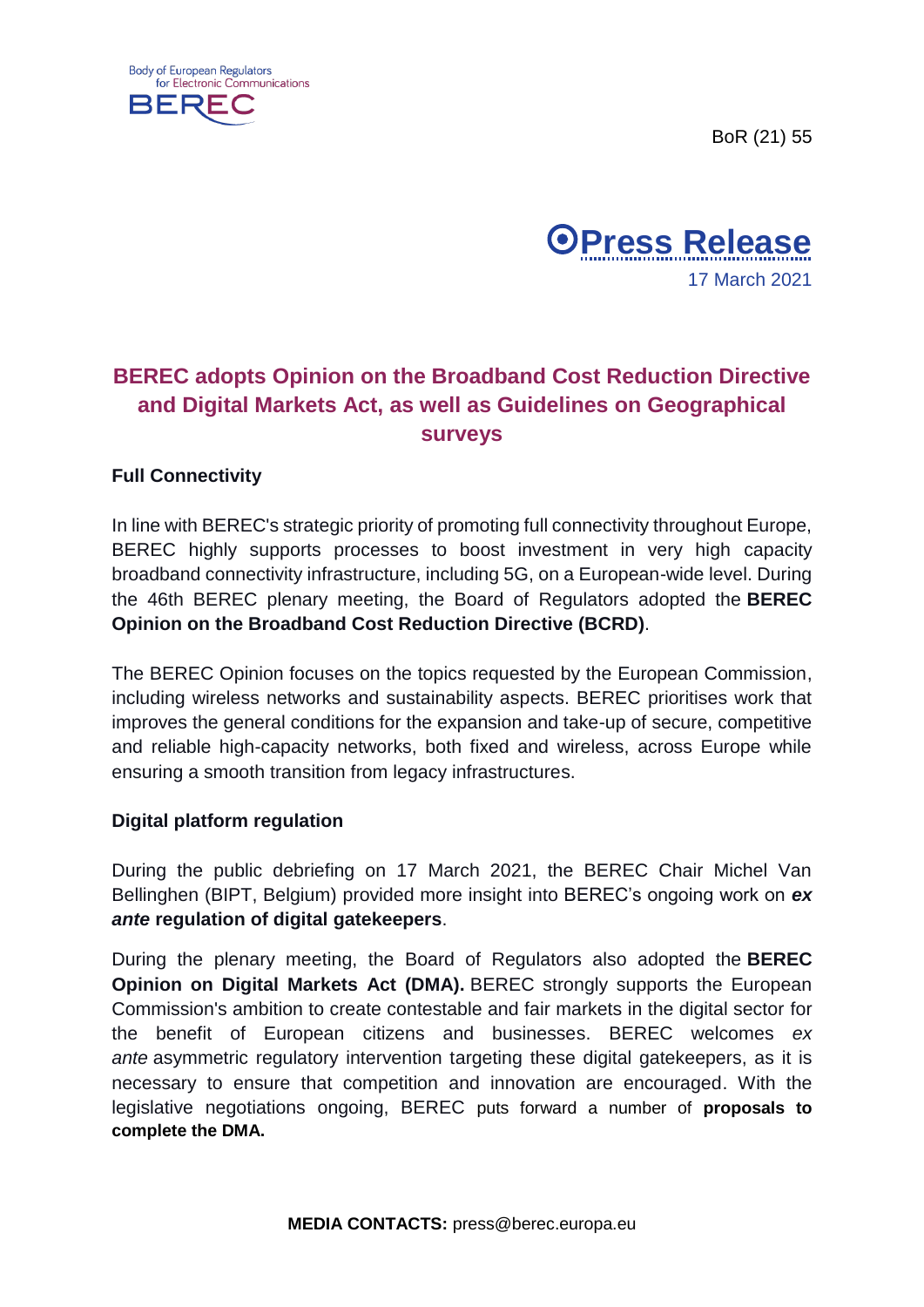BEREC's assessment relies on its two-decade experience in the application of *ex ante* regulation for opening the former monopolistic electronic communications markets to competition, while protecting end-users' rights and ensuring openness at the network layer. Given the successful achievement of objectives through its regulatory intervention, BEREC considers that such experience can be very valuable for the design, implementation and enforcement of the Digital Markets Act.

BEREC presented a **draft Report** that is now open for public consultation. The draft Report puts forward proposals for a swift, effective and future-proof regulatory intervention targeting digital gatekeepers, in light of the Digital Markets Act. BEREC outlines that appropriate regulatory measures and enforcement are essential for any regulatory intervention for reaching its report's objectives.

Furthermore, the Board of Regulators also adopted a **draft Report on harmonised definitions for indicators regarding over-the-top (OTT) services, relevant to electronic communication markets**, for public consultation. The draft Report aims at collecting relevant indicators for NRAs with respect to OTT services, to be used for performing their regulatory tasks as set out in the European Electronic Communications Code.

## **Very high capacity networks**

With the adoption of the **Guidelines on Geographical surveys of network deployments regarding the consistent implementation of Article 22 (2), 22 (3) and 22 (4)**, BEREC concluded the task entrusted by the co-legislators to implement the EECC. The document covers the optional policies for national regulatory and other competent authorities. They may implement these policies to inform private and public agents of the non-availability of very high capacity networks (VHCN) in areas with precise boundaries and invite agents to declare intentions to deploy VHCNs in these areas.

#### **End-user protection**

During the 46th BEREC plenary meeting, BEREC also adopted a **draft Report on the handling of third party payment charges on mobile phone bills,** for public consultation. This draft Report aims, among other things, to provide an overview of the charges that are being collected by operators on behalf of third party providers in the Member States.

#### **Early inputs from stakeholders**